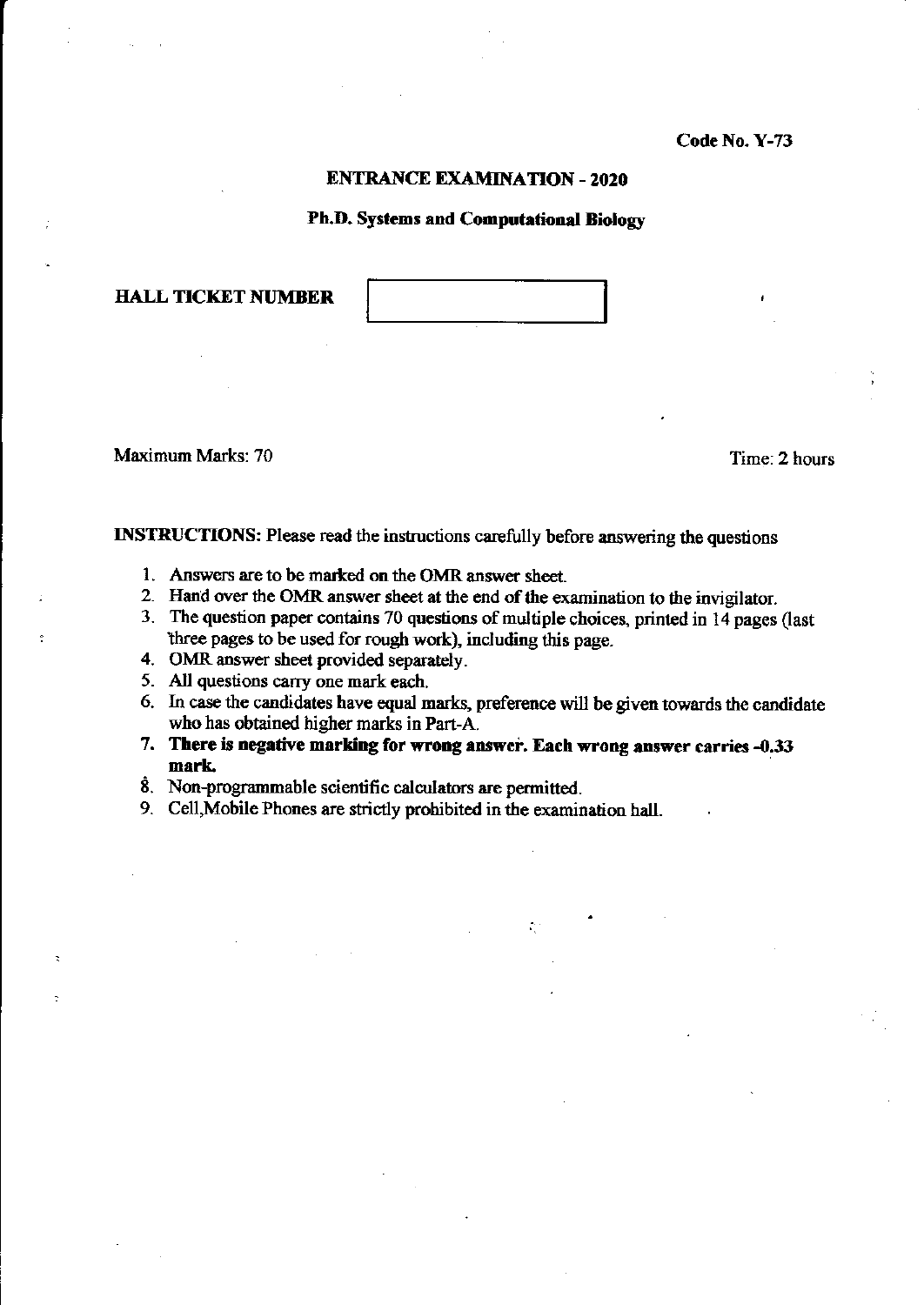# **PARTA**

- 1. Rotation about N-Ca bond in a peptide/protein is referred to as ----
	- $A. \chi$
	- $B.$   $\phi$
	- $C. \theta$
	- $D. \psi$

2. Collagen is rich in amino acid residues

- A. Hydroxy-Pro and Gly
- B. Pro and Gly
- C. Cys and Gly
- D. Leu and Gly
- 3. Entrez is  $\qquad \qquad$ 
	- A. a global query cross-database search system available at NCBI Website
	- B. a relational database of protein sequences available at NCBI website
	- C. an information repository of protein structures available at NCBI website
	- D. a query system connected to EMBL database
- 4. Spearman correlation coefficient is to determine how
	- A. two random variables correlated to each other and the value can lie between -1 to  $+1$
	- B. two random variables are correlated to each other and the value can lie between  $0$  to  $+1$
	- C. the rank orders of two random variables are correlated to each other and the value lies between -00 to +00
	- D. the rank orders of two random variables are correlated to each other and the value lies between -1 to  $+1$
- 5. Speed of light in vacuum is equal to
	- A. 300,000 km.sec-1
	- B. 30,000 km sec-1
	- C. 300,000 mt.sec-1
	- D. 3,000,000 km.sec-1
- 6. Consider two state variables X and Y, which are dynamically undergoing changes w.r.t. time t. In the X-Y Phase Plane, the X nullcline is that loci of  $(X, Y)$  points at

A. 
$$
\frac{d(Y)}{dt} = 0
$$
  
\nB. 
$$
\frac{d(X)}{dt} = 0
$$
  
\nC. 
$$
\frac{d(Y)}{dX} = 0
$$

D. 
$$
\frac{d(x)}{dy} = 0
$$

 $\mathbf{1}$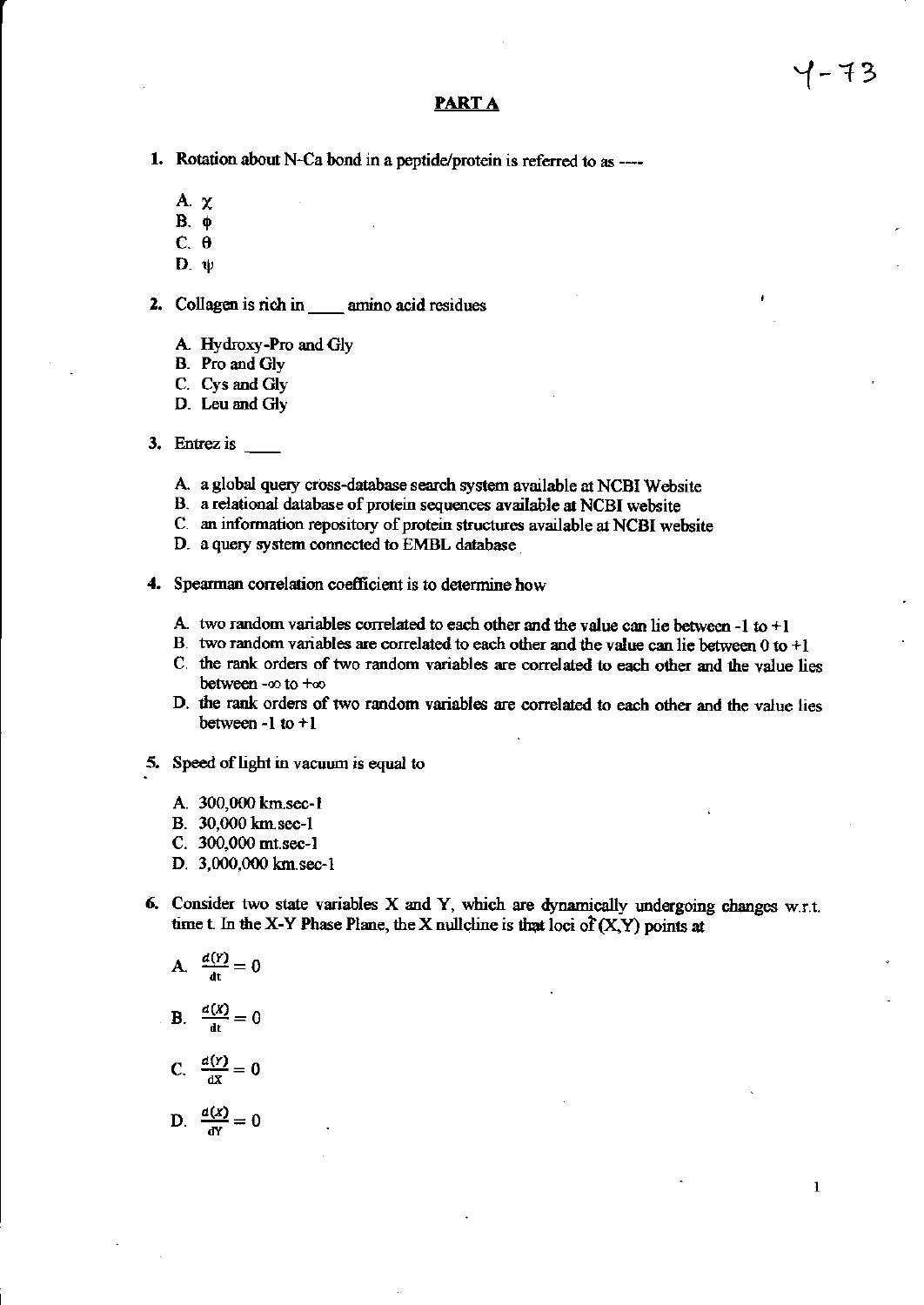- 7. Isobaric tags in mass spectrometry are the peptides
	- A. with identical composition
	- B. of equal charge
	- C. of equal mass
	- D. at same pressure
- 8. The key characteristic feature of High Performance Computing (HPC) platform is
	- A. multiple compute nodes
	- B. multiple data threads
	- C. online access and scalability
	- D. multiple storage devices
- 9. A trial involving flipping of a (unbiased) coin for n times, the probability of finding x number of heads is given by:
	- A. Hypergeometric distribution
	- **B.** Binomial distribution
	- C. Gumbel distribution
	- D. Gamma distribution
- 10. Which one is a continuous periodic function?
	- A.  $f(x) = \sin x$
	- B.  $f(x) = \csc x$
	- C.  $f(x) = \tan x$
	- D.  $f(x) = \cot x$
- 11. A formula given by

 $s^2 = \frac{\sum_{i=1}^{n} (X_i - \overline{X})^2}{n}$  where,  $X_i$  is  $\overline{I}^h$  random variable in a sample size of *n* and  $\overline{X}$  is the

mean. This (formula) is a measure of

- A. Covariance
- **B.** Correlation
- C. Sample standard deviation
- D. Sample variance
- 12. Consider two events A and B with non-zero probabilities, the probability P (B|A) is given by following formula

$$
P(B|A) = \frac{P(A \cap B)}{P(A)}
$$

the term P(B|A) is known as

- A. Posterior probability
- **B.** Prior probability
- C. Conditional probability
- D. Joint probability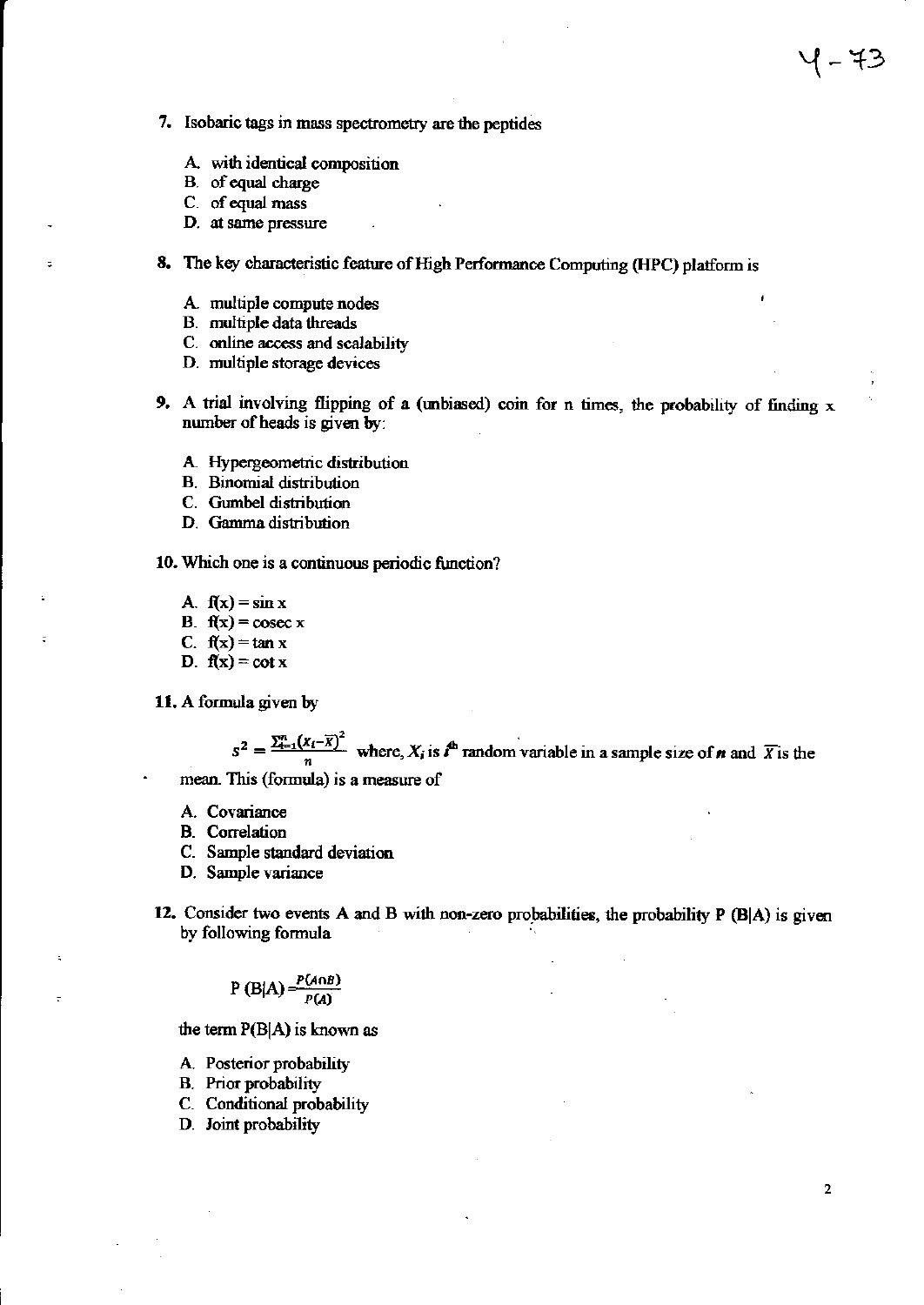- 13. Chitin is linear polymer of?
	- A. N-acetylfucosamine
	- B. N-acetylgalactosamine
	- C. N-acetylmannosamine.
	- D. N-acetylglucosamine

14. In the box plot given below the outliers are those data points found



- i. between the two whiskers
- $\mathbf{u}$  . below the bottom whisker
- iii. above the upper whisker

Which of the above form the most appropriate answer?

- A. i and ii
- B. i and iii
- C. ii and iii
- D. Only i

15. The receiver operative characteristics (ROC) curves for three models are shown below.



Which one of these statements is CORRECT?

- A. Model 2 is better than Model 1 and Model 3
- B. Model 3 is as good as a random guess
- C. Model 3 is better than Model 1 and Model 2
- D. Model 1 is better than Model 2 and Model 3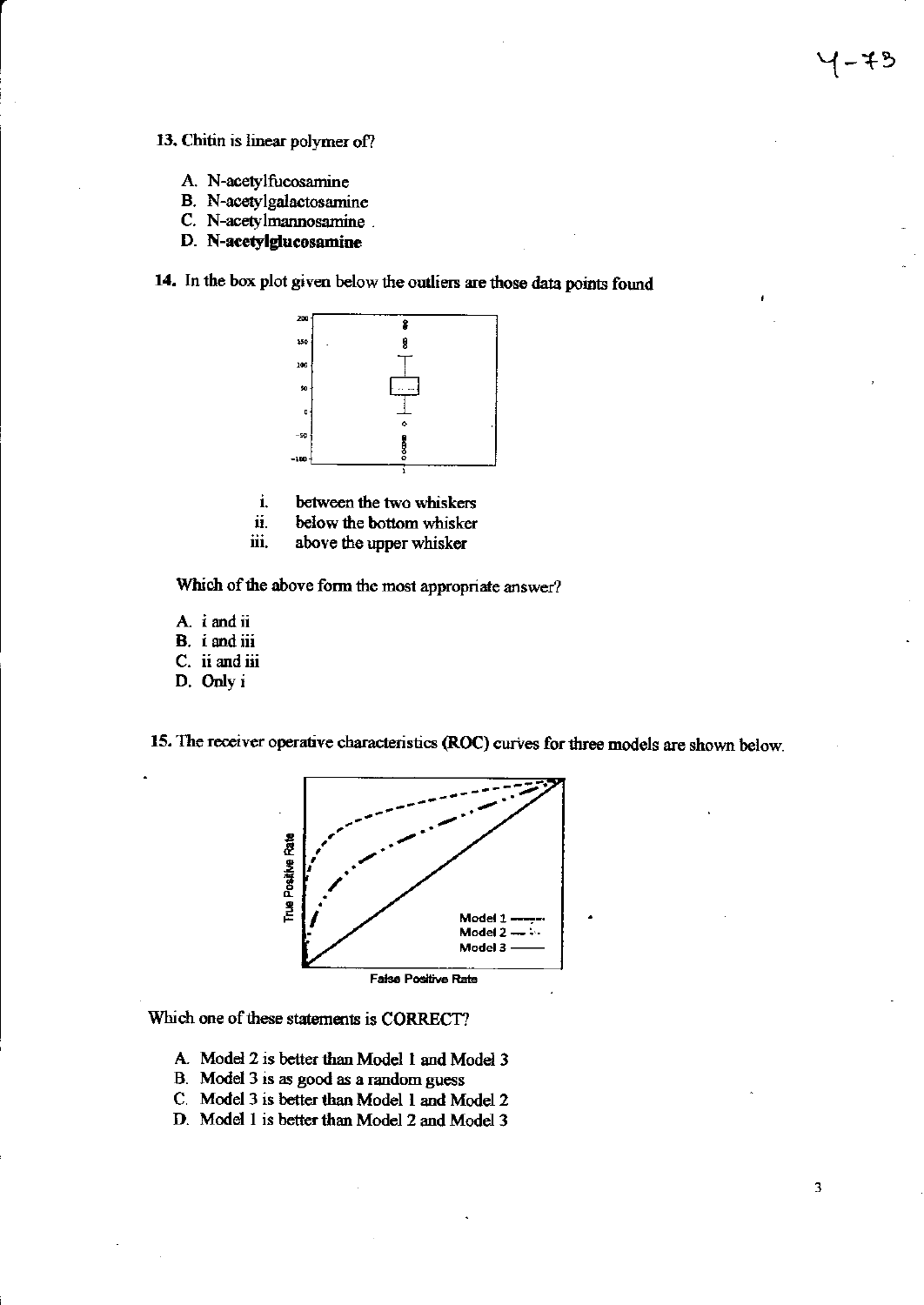16. The angle swept when the length of the arc becomes equal to two times its radius is equal to

- A. Two radians
- **B.** Two degrees
- C. Two grads
- D. Two seconds
- 17. In a graph  $(X-Y$  plot) a parabola is drawn such that its vertex crosses the y-axis at  $(0,2)$  and is opened up. The quadratic function that represents this graph is

A.  $y=2x^2+2$ 

- B.  $y=x^2+2$
- C.  $y=2x^2-2$
- D.  $y=x^2-2$
- 18. Your class strength is 150. A test was conducted for 100 marks and it was found that your score is 80 and you are at the 80th percentile level. How many students have scored less than you? (Please note: Every student has scored a different score).
	- A. 80
	- **B.** 120
	- C. 100
	- D. 90

19. Considering that one-week has 10 days, how many days are there in k weeks and k days?

- A.  $10k^2$
- B.  $10(k+1)$
- $C. 10k+1$
- D. 11k
- 20. There are 3 green, 4 orange and 5 white color balls in a box. If a ball is picked at random, what is the probability of having either a green or a white ball?
	- A. 0.33 **B.** 0.66  $C. 0.22$
	- $D. 0.44$

21. If all the six cysteine residues in a protein take part in making disulfide bond then the possible number of ways the three S-S bonds can be formed is

- A.  ${}^{6}C_{2}$ B.  ${}^6P_2$  $C. 6!$
- $D = 3!$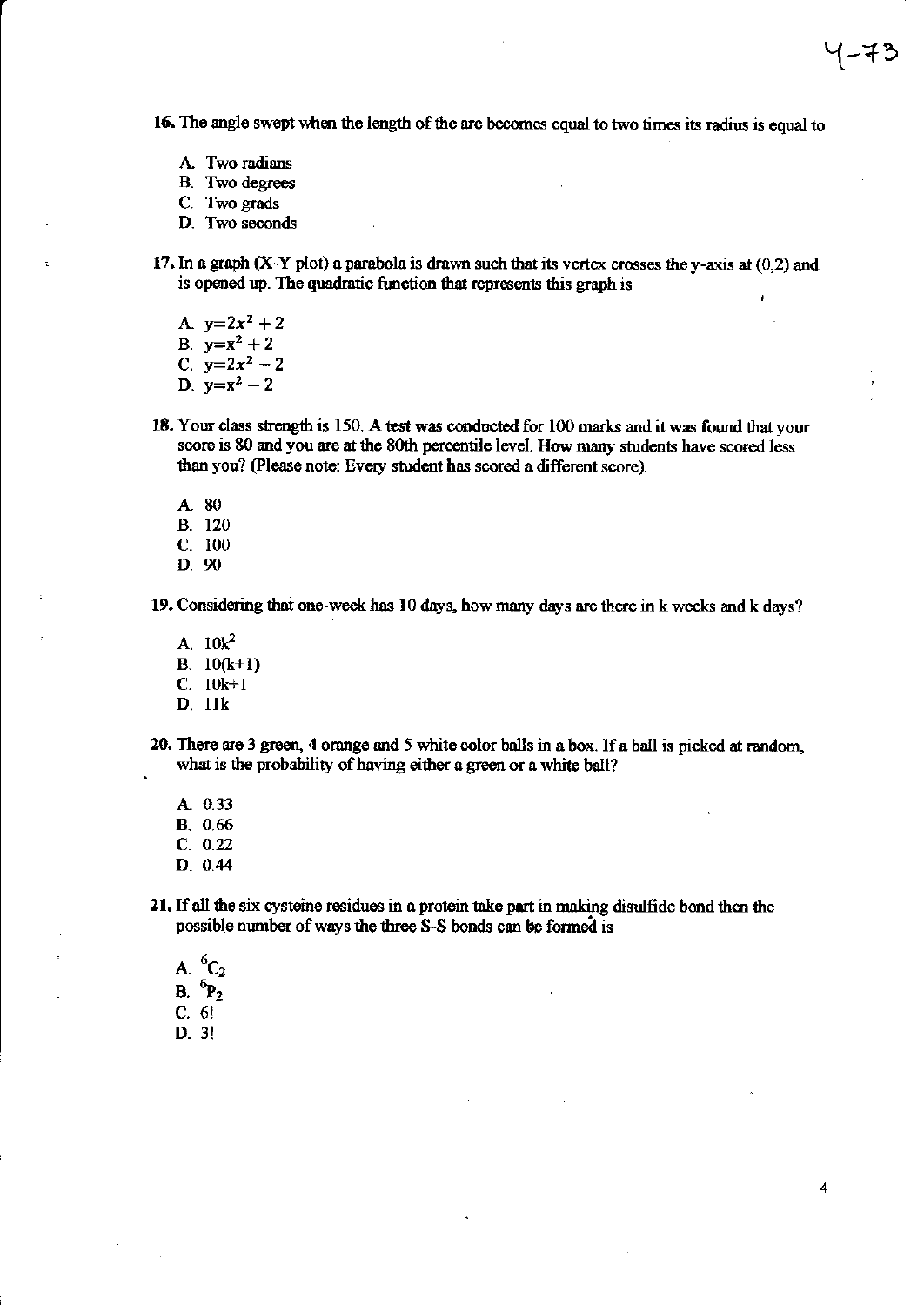- 22. Cell 1 has radius of 1 µm and Cell 2 has radius of 2 µm. Assuming that both the cells are round shaped, the ratio of their surface areas to their volumes, and the cell that can support greater nutrient exchange, are
	- A. 3:1.5, cell 2 **B.** 3:4, cell 2
	- $C. 3:1.5,$  cell 1
	- D. 3:4, cell 1
- 23. The molecular formula of imatinib is  $C_{29}H_{31}N_7O \cdot CH_4SO_3$  and its molecular weight is 589.7. In order to prepare 10mM stock solution you will need
	- A.  $58.97mg$  in 1ml
	- **B.** 5.897mg in 1ml
	- C. 5.897mg in 10ml
	- D. 0.5897mg in 10ml
- 24. Molecule X is hydrophobic and has a formula of  $C_{28}H_{22}F_3N_7O$  and its molecular weight is 529.52. A company supplies the molecule X in powder form of 5mg. In order to prepare 5mM stock solution you will need
	- A. 3.78 ml of DMSO
	- B. 1.89 ml of water
	- C. 1.89 ml of DMSO
	- D. 3.78 ml of water
- 25. In a normal distribution, value of Z-score for a given random variable  $X$  was found to be 0. Which of the following statements is  $CORRECT$  about  $X$ ?
	- A.  $X$  is same as the mean.
	- B.  $X$  lies beyond  $\pm 3$  times of standard deviation
	- $C.$  X is same as standard deviation
	- D.  $X$  is same as dispersion
- . 26. It has been reported that transcript and protein abundances of a large number of genes of a genome are correlated. The average correlation coefficient value would likely to be
	- A 0.25 to 0.75  $B. 0.0$
	- C.  $-0.25$  to  $-0.75$
	- $D. 1.0$
- 27. A whole genome re-sequencing study of fruit-fly (size: 175 Mb) involved generation of 3.5 million reads of length 500 bp. The coverage (number of times the fruit-fly genome is covered) would be
	- A. 175
	- **B.** 100
	- $C.500$
	- $D. 10$
- 28. Given a task to translate large number of coding sequences (CDS) into peptide sequences using codon table (having information about all codons and the corresponding amino acids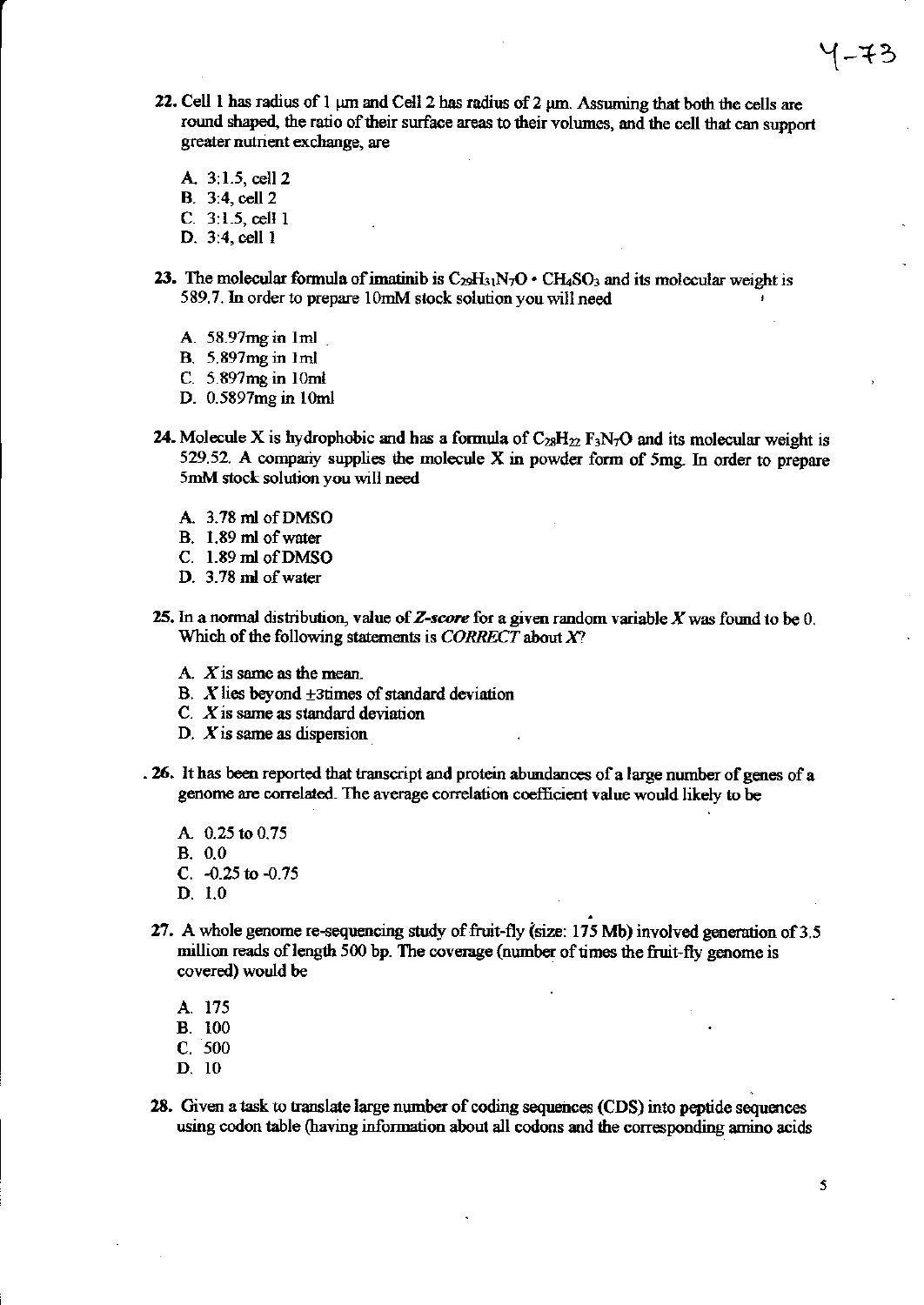they encode), which data type/structure would be most suited for storing a codon table in python or perl?

- A. List
- **B.** Array
- C. Hash/Dictionary
- D. Scalar variable
- 29. The function y = f(x) with an initial value of 0 (at x=0) having its roots at x=  $n\pi$  (n  $\epsilon$  N<sub>1</sub>) having the amplitude  $= 2$  units is
	- A.  $2y=sin(x)$
	- B.  $y=2\sin(x)+2$
	- C.  $y=sin(2x)$
	- D.  $y=2\sin(x)$

30. For a given array, bubble sort is used to sort the array elements.

 $Ar = \{6, 4, 1, 2, 5\}$ 

How many iterations are needed to sort the array?

- A. 4 **B.** 2
- $C. 1$
- $D. 0$

31. What will be the output for the below given algorithm represented as flowchart

ŕ,



A. 3, 6, 8, 10, 12 B. 3, 5, 7, 9, 11 C.  $3, 4, 6, 8, 10$ D. 3, 5, 8, 9, 11

6

イーモン

ł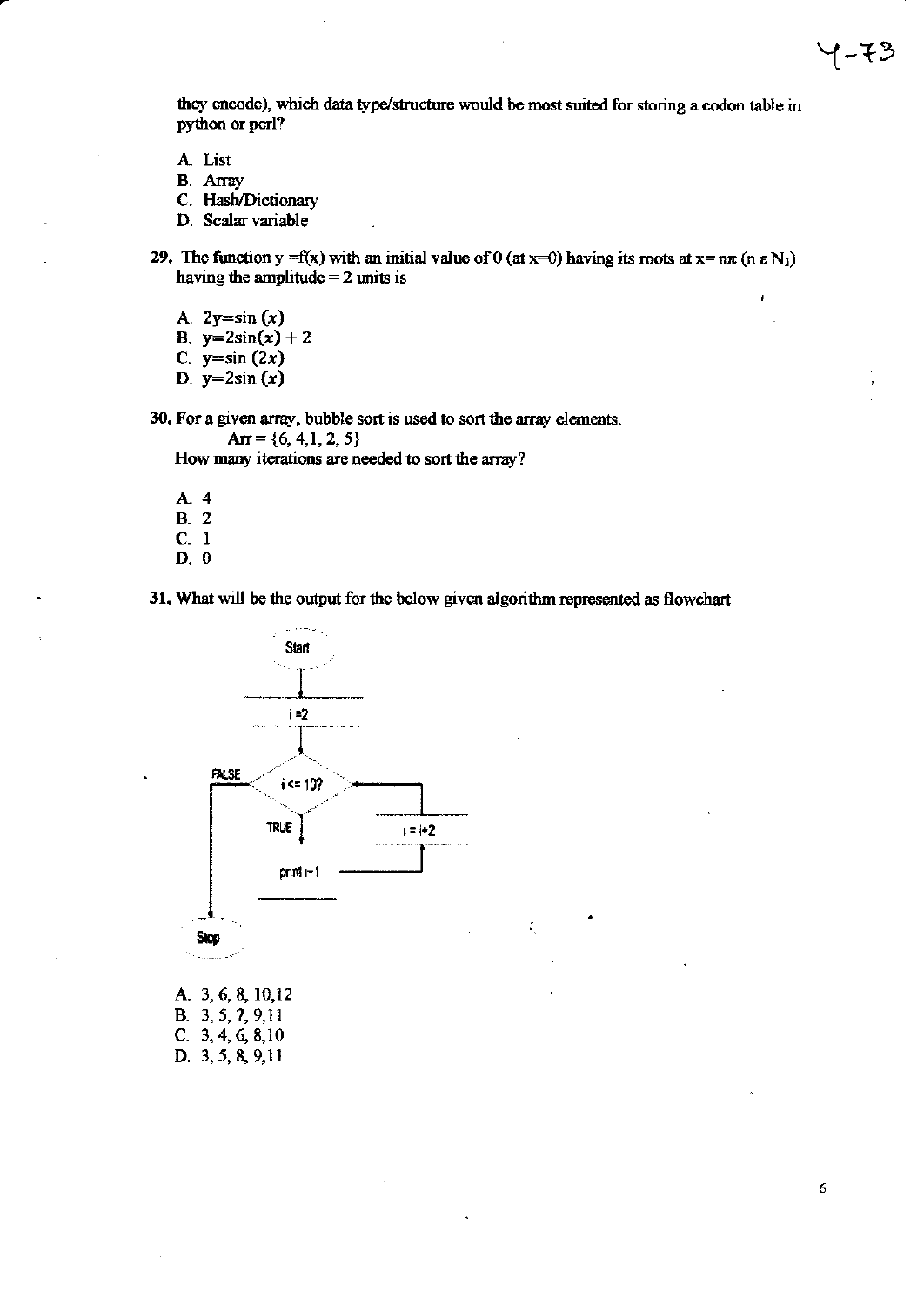32. For the antibiotic ampicillin, approximately 40% of the drug is eliminated every hour. Assuming that a typical dose of ampicillin for kids is 125 mg, the amount of drug left in body after 6 hours is given by following exponential function

A.  $125 \cdot (0.4)^6$ B.  $125 * 0.4 * 6$ C. 125 \*  $(0.6)^6$ D.  $125 * 0.6 * 6$ 

- 33. In a C/perl/python-like pseudocode, a computer program for translation of a coding sequence into amino acid sequence has following condition to stop the translation '
	- A. if  $((\text{codon} = 'UAA') \parallel (\text{codon} = 'UAG') \parallel (\text{codon} = 'UGA'))$  {#stop translation}
	- B. if ((codon = 'UAA') && (codon = 'UAG') && (codon = 'UGA')) {#stop translation}
	- C. if  $((\text{codon} = 'UAA') || (\text{codon} = 'UAG') || (\text{codon} = 'UGA'))$  {#stop translation }
	- D. if ((codon = 'UAA') && (codon = 'UAG') && (codon = 'UGA')) {#stop translation }
- 34. In a sequencing based gene expression experiment, the read counts for gene X (size 2 Kb) and gene Y (size 1 kb) are exactly same, i.e., 800. One can infer that
	- A. both X and Y have same expression level
	- B. expression level of  $X$  is higher than  $Y$
	- C. expression level of Y is higher than  $X$
	- D. data is insufficient to infer anything
- 35. In order to discover genes whose activity changed after a particular treatment, transcriptome profiling of control and treated samples was done. One of the genes had -2 as log<sub>2</sub> fold change (relative to control sample), which indicates that
	- A transcript abundance of control sample was -2
	- B. transcript abundance of treated sample was one-fourth of control sample
	- C. transcript abundance of control sample was 2 less than treated sample
	- D. transcript abundance of control sample was one-fourth of treated sample

#### <u>PART B</u>

36.  $\alpha$ -helix is characterized by the presence of hydrogen bonds of the type

- A.  $NH_{i+2} \rightarrow O_i$
- **B.** NH<sub>i+1</sub>  $\rightarrow$  O<sub>i</sub>
- C.  $NH_{i+3} \rightarrow O_i$
- D. NH<sub>i+4</sub>  $\rightarrow$  O<sub>i</sub>

### 37. PSI-BLAST stands for

- A. Pattern Specific Interactive BLAST
- **B.** Position Specific Iterative BLAST
- C. Partial Score Interactive BLAST
- D. Position Scoring Iterative BLAST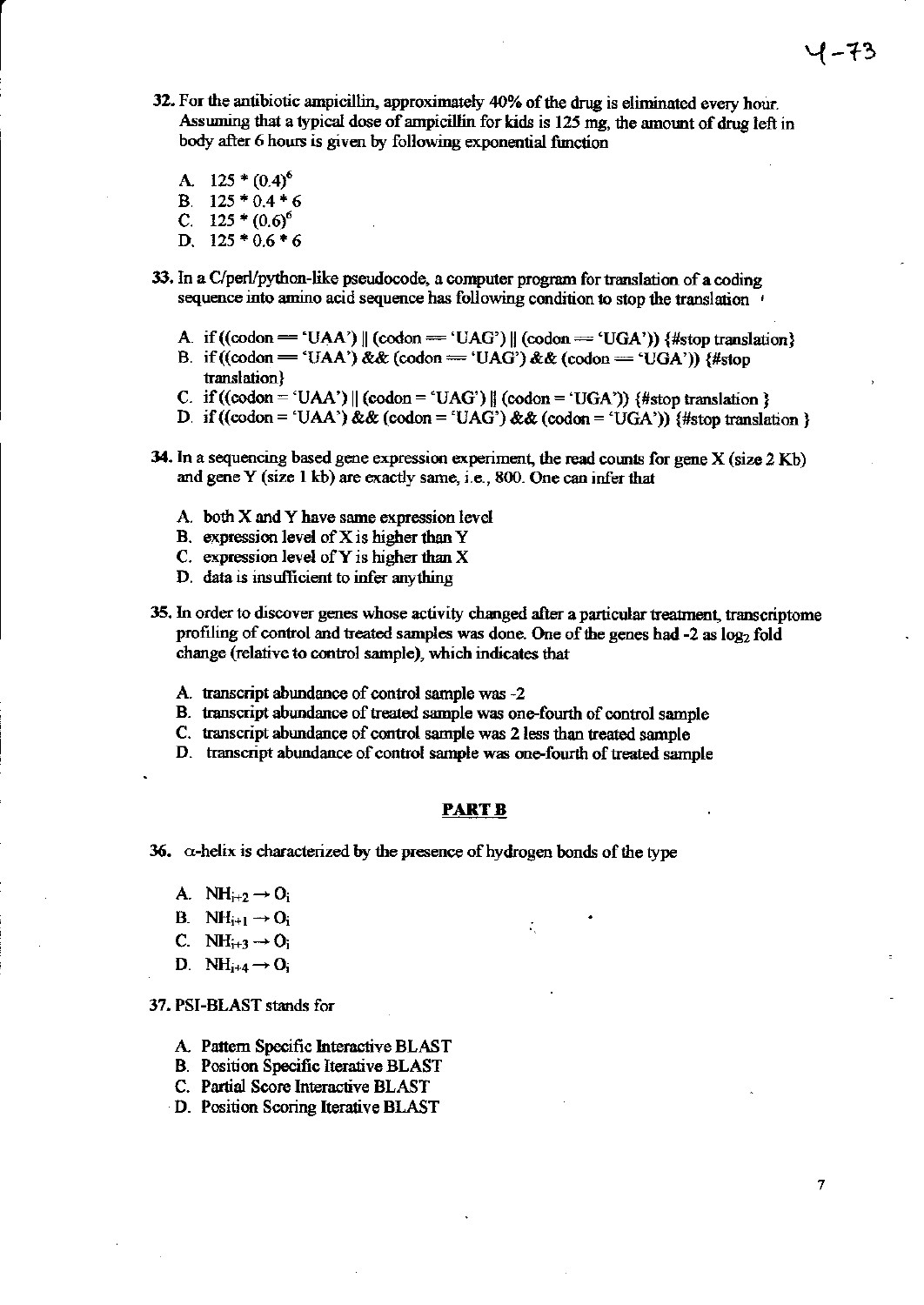38. Which one of the following is CORRECT for dynamic programming based local alignment

- A. Matrix value is set to zero for negative values
- B. Matrix values can be negative, positive or zero
- C. Alignment always begins from lower right and end at top left cell
- D. First row and first column are set as gap penalty

# 39. Match the following

#### **Column A Column B** a) Uniprot/Swissprot i) Genetic information of human diseases b) OMIM ii) Primary/secondary database of proteins c) DIP iii) 3D bio-molecular structure database d) PDB iv) Protein-protein interaction database

- A.  $a iv$ ,  $b iii$ ,  $c ii$ ,  $d I$ B.  $a - ii$ ,  $b - i$ ,  $c - iv$ ,  $d - iii$
- C.  $a ii$ ,  $b iii$ , c-I,  $d iv$
- D.  $a-iv, b-iii, c-ii, d-i$
- 40. Most of the miRNA are known to regulate expression of target genes by binding to region
	- A. 5' UTR **B.** ORF C. 3' UTR D. polyA
- 41. The steps involved in Basic Local Alignment Search Tool (BLAST) are given below. Arrange the steps in order:

i) Reporting high-scoring segment pairs

ii) Pairwise alignment by extending from the words in both directions

iii) Creating a list of words from the query sequence

- iv) Searching a sequence database for the occurrence of words
- A.  $iii \rightarrow i \rightarrow iv \rightarrow ii$ **B.** iii  $\rightarrow$  iv  $\rightarrow$  i  $\rightarrow$  ii C.  $iii \rightarrow ii \rightarrow iv \rightarrow i$ D. iii  $\rightarrow$  iv  $\rightarrow$  ii  $\rightarrow$  i

42. Microarray, used for profiling genome-wide gene expression, is based on:

- A. intensity of fluorescence of labeled cDNA hybridized with oligomer probes
- B. intensity of binding of mRNA with different fluorescent dyes
- C. concentration of florescent dye labeled mRNA in microwells
- D. concentration of florescent dye labeled oligomer probes in microwells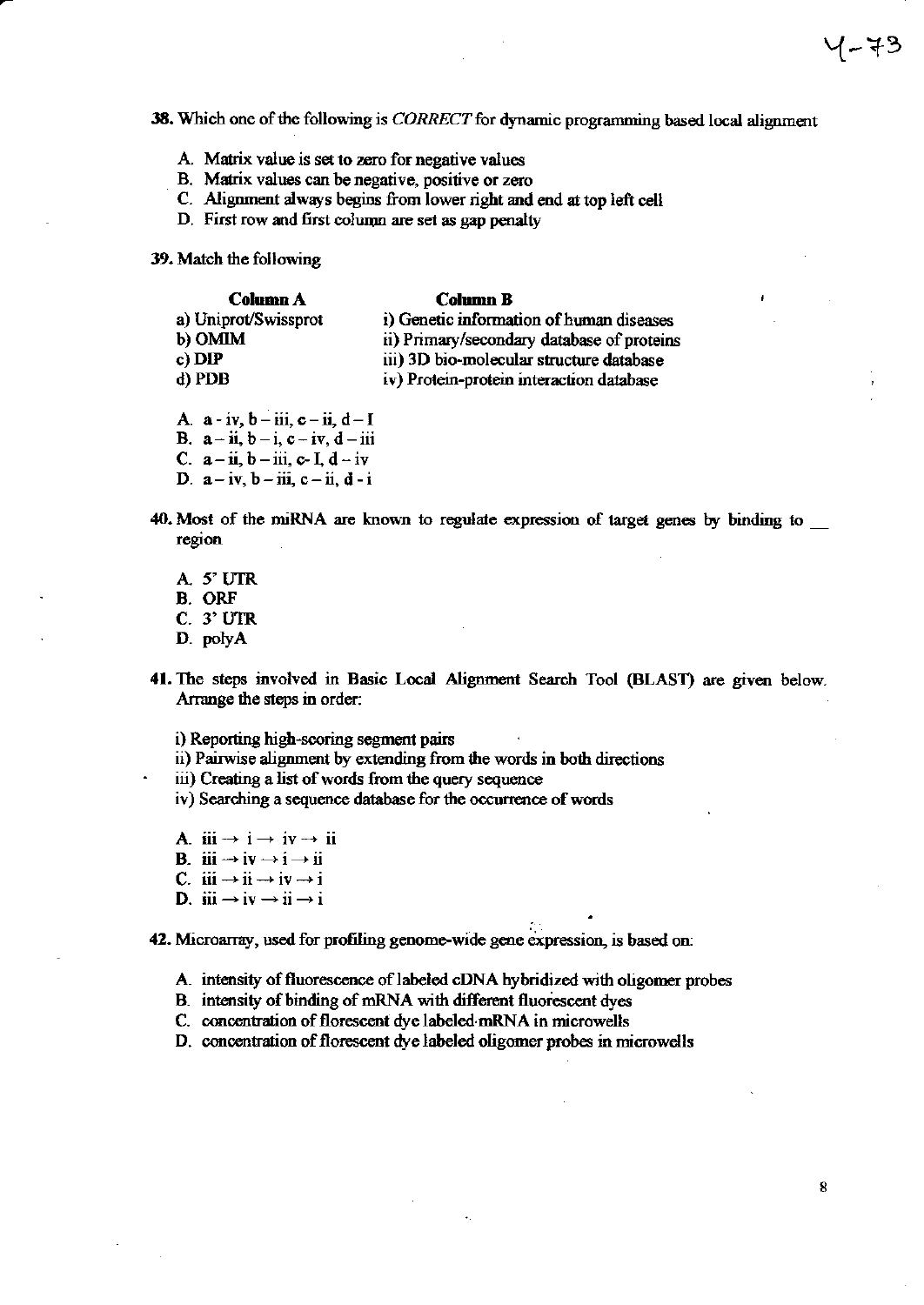- 43. Genetic map of a genome, which helps in assembly of genome, can be obtained by
	- A. information of chromosome bands by Giemsa staining
	- B. relative position of restriction sites detected by digestion by combination of restriction endonucleases
	- C. frequency of recombinants from a dihybrid or trihybrid cross
	- D. position of unique sequences identified by fluorescent in-situ hybridization (FISH)
- 44. In order to profile composition of a microbial community, (amplicon) sequencing of marker gene is carried out. The choice of marker genes for bacteria is
	- A. DNA polymerase
	- B. 16s rRNA
	- C. Inter-transcribed spacer (ITS)
	- D. 18s rRNA

45. Which of the cyclin and cyclin dependent kinase (CDK) is required for G2 to M transition?

- A. Cyclin D/CDK4
- B. Cyclin E/CDK4
- C. Cyclin B/CDK1
- D. Cyclin A/CDK2
- 46. The leader sequence present in the Histidine operon plays a major role in the attenuation of transcription in the absence of Histidine. In this leader sequence how many codons are present for Histidine?
	- $A \ 0$
	- **B.** 2
	- $C.4$
	- D. 7

47. Parkinson's disease is due to deficiency in production of

- A. GABA
- **B.** Acetylcholine
	- C. Serotonin
	- D. Dopamine
- 48. In a family of proteins some positions were found to be absolutely conserved and some others with minimal changes/conservative changes. Using this observation following statements were made by different people.
	- a) These regions mostly correspond to conserved secondary structures
	- b) These regions are only of structural importance and of no functional significance
	- c) Any changes in such regions are deleterious
	- d) Disease-causing mutations are expected to be found in such regions

Which of these statements are correct? Pick the most appropriate answer.

- A. a, c and d
- B. a, b, c and d
- C. b, c and d
- D. a and d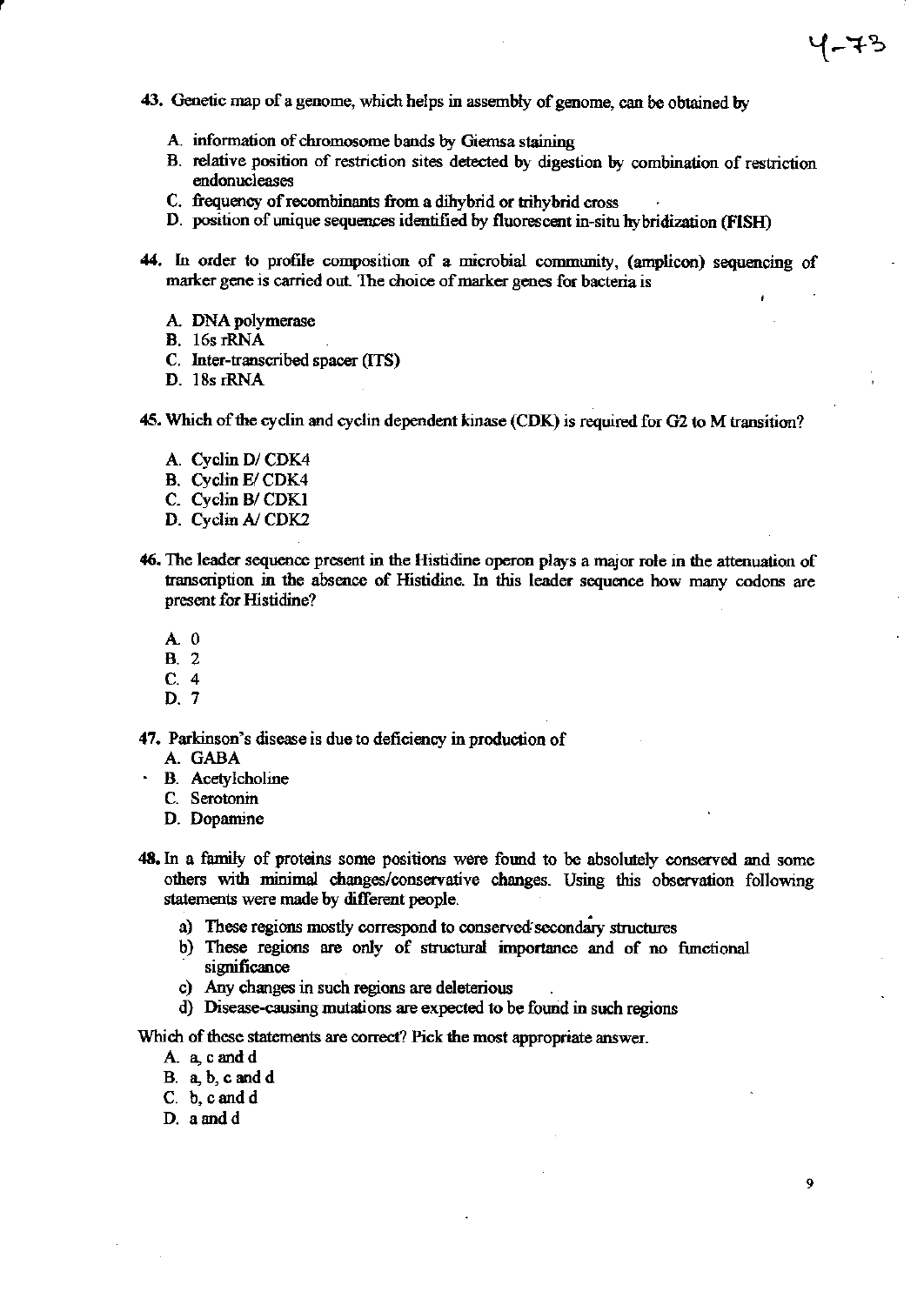49. What do the cross lines in the dot plot given below represent when a sequence is compared with itself?



- A. Inversion
- **B.** Palindrome
- C. Indel
- D. Translocation

50. Based on the given phylogenetic tree, fish is most closely related to



- A. Birds
- **B.** Mammals
- C. Mammals and Birds
- D. Dragonflies
- 51. Classic gene regulatory models have regulatory proteins such as, Lactose repressor (lacI) and bacteriophage lambda repressor (cI), as key regulators in their respective operons. In the last two decades, such regulatory sequences have been used to design novel genetic switches such as, toggle switch in E. coli. Study of such aspects are covered under an emerging discipline named
	- A. Synthetic biology
	- **B.** Mathematical biology
	- C. Computational biology
	- D. Regulatory biology
- 52. The point mutations, generally random in nature, are subjected to varying selection pressure(s). The eukaryotic genomic regions arranged in order of increasing mutation rate will be
	- A. non-degenerate sites of coding region < untranslated region (UTR) < intron
	- B. intron  $\leq$  untranslated region (UTR)  $\leq$  non-degenerate sites of coding region

10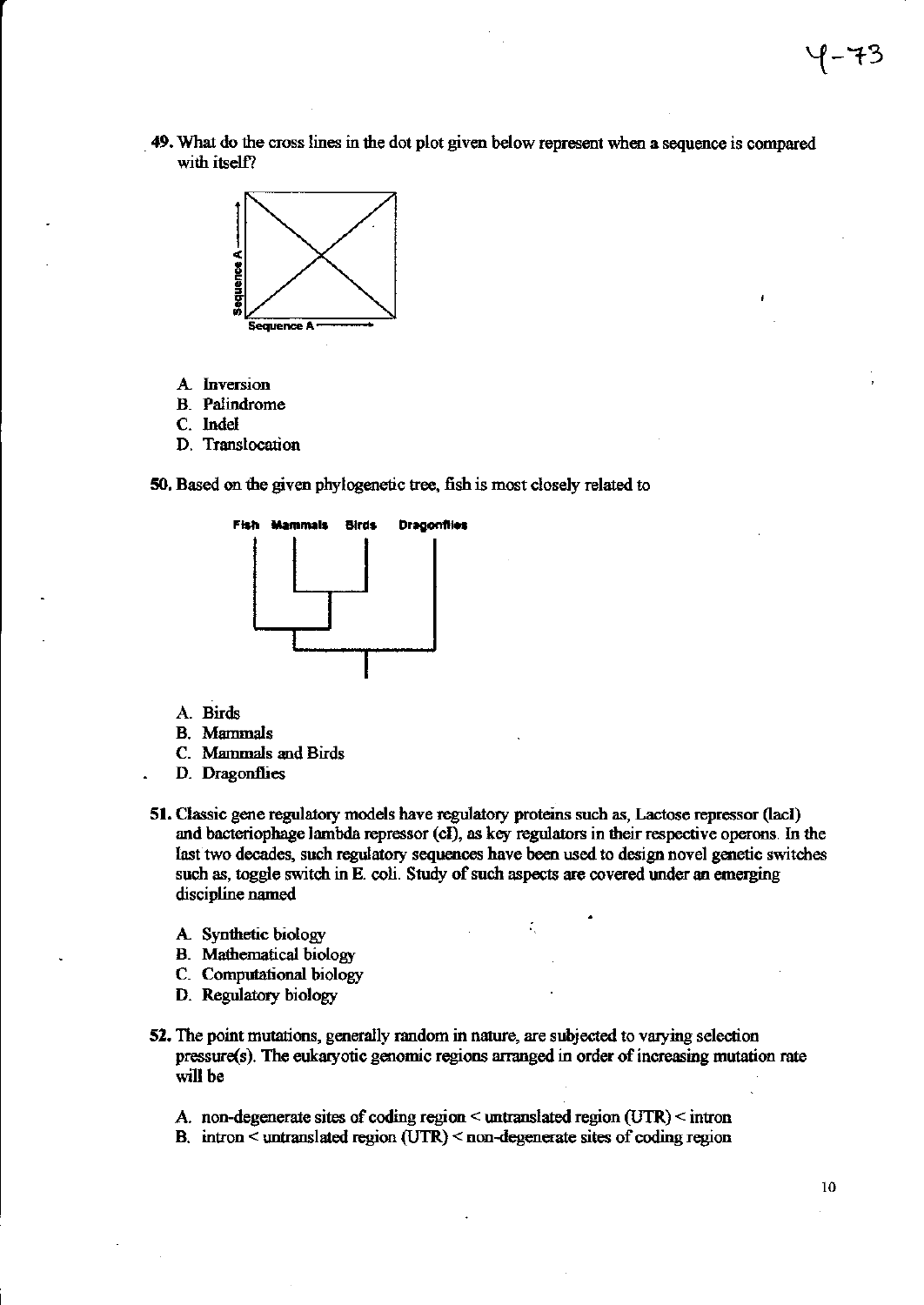- C. intron < non-degenerate sites of coding region < untranslated region (UTR)
- D. untranslated region (UTR) < non-degenerate sites of coding region  $\leq$  intron
- 53. A novel protein has been isolated from amphibian oocytes and BLAST sequence analysis results suggested that particular protein has leucine zipper motif in N-terminal of the protein. In order to identify the specific sequence of DNA bound by this particular protein which of the following methods is used?
	- A. Mobility Shift Assay Microarray
	- **B.** Luciferase assay
	- C. Chromatin Immunoprecipitation
	- D. Microarray
- 54. Which mutation CANNOT occur in a tRNA encoding gene?
	- A. Transversion
	- **B.** Nonsense mutation
	- C. Transition
	- D. Deletion
- 55. Western blot data suggests a mutant protein is ten times more than the wild type protein. In order to show that mutant version of the protein is stabilized by post-translational modification and not due to transcription, which of the following will confirm?
	- A. Southern blotting
	- **B.** Western blotting
	- C. Ouantitative PCR
	- D. MALDI-TOF
- 56. Structural biologists validate quality of protein structures by computing its Ramachandran Map which is a graphical representation of fraction of amino acid residues
	- A. Having no contacts
	- B. Having bad geometries (bond lengths and bond angles)
	- C. Found in "allowed" and "disallowed" regions
	- D. In unconducive environments such as polar residues surrounded by apolar residues
- 57. A protein with 80% of its amino acid residues found in  $\alpha$ -helices and  $\beta$ -sheets and the two secondary structures are interspersed along the sequence, then this protein's structural class is said to be
	- $A. \beta$ -class
	- B. a-class
	- C.  $\alpha+\beta$  class
	- D.  $\alpha$ / $\beta$  class
- 58. You did a BLAST search of a nucleotide sequence and it gave hits only for exons. The query is a
	- A. Genomic sequence of the gene
	- B. Transcribed sequence of the gene
	- C. Regulatory sequence of the gene
	- D. Non-coding sequence of the gene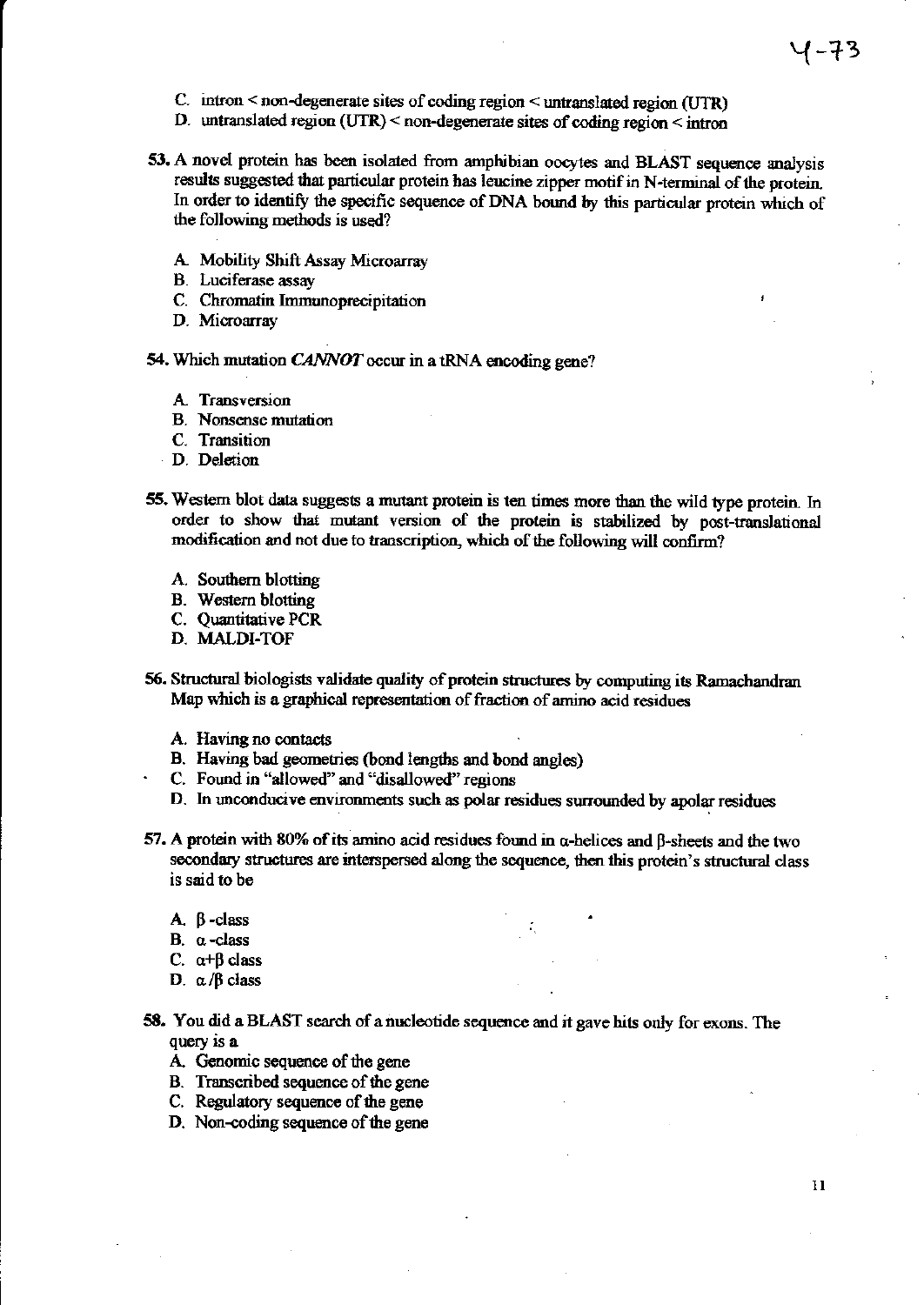- 59. A novel protein X is extracted from the homogenate of muscle cells and in vivo biochemical experiment suggests that protein X has kinase activity and is able to phosphorylate protein Y either directly or indirectly. In order to check whether protein X can directly phosphorylate protein Y, an in vitro kinase assay is performed with the help of purified protein X, Y and radio labeled ATP. In order to label the phosphorylation of substrate protein Y which position of ATP is labeled with  $P^{32}$ ?
	- A. Beta P<sup>32</sup> ATP
	- B. Alpha P<sup>32</sup> ATP
	- C. Gamma  $P^{32}$  ATP
	- D. B and C
- 60. Protein X is a cell membrane protein acts as a cytokine receptor and activates signaling molecules after binding to a cytokine, however due to oncogenic mutation the mutant version of the protein is located in endoplasmic reticulum instead of cell surface and triggers oncogenic signaling pathway. In order to show that ER localization can trigger the oncogenic pathway which of the following experiments can be done to prove it?
	- A. Addition of ER signal sequence to the wild type protein and measure oncogenic signaling
	- B. Addition of ER retention signal KDEL to the wild type protein and measure oncogenic signaling
	- C. Addition of Mannose 6-phosphate to the wild type protein and measure oncogenic signaling
	- D. Addition of Lys and Arg repeats to the to the wild type protein and measure oncogenic signaling
- 61. Which of the following methods is used to identify expression of cell surface proteins?
	- A. FACS
	- B. Chromatin immunoprecipitation
	- C. Western blotting
	- D. Both A and B
- 62. Which of the following protein purification methods are used to separate proteins of same molecular weight and charge?
	- A. Gel filtration and Ion-exchange chromatography
	- B. Isoelectric focusing and Hydrophobic Interaction Chromatography (HIC)
	- C. Hydrophobic Interaction Chromatography (HIC) and Ion-exchange chromatography
	- D. Isoelectric focusing and Ion-exchange chromatography\*
- 63. Which of the following does NOT happen during RNA splicing?
	- A. Mutually exclusive exons
	- B. Alternative 3' splice site
	- C. RNA editing
	- D. Exon skipping

 $4.73$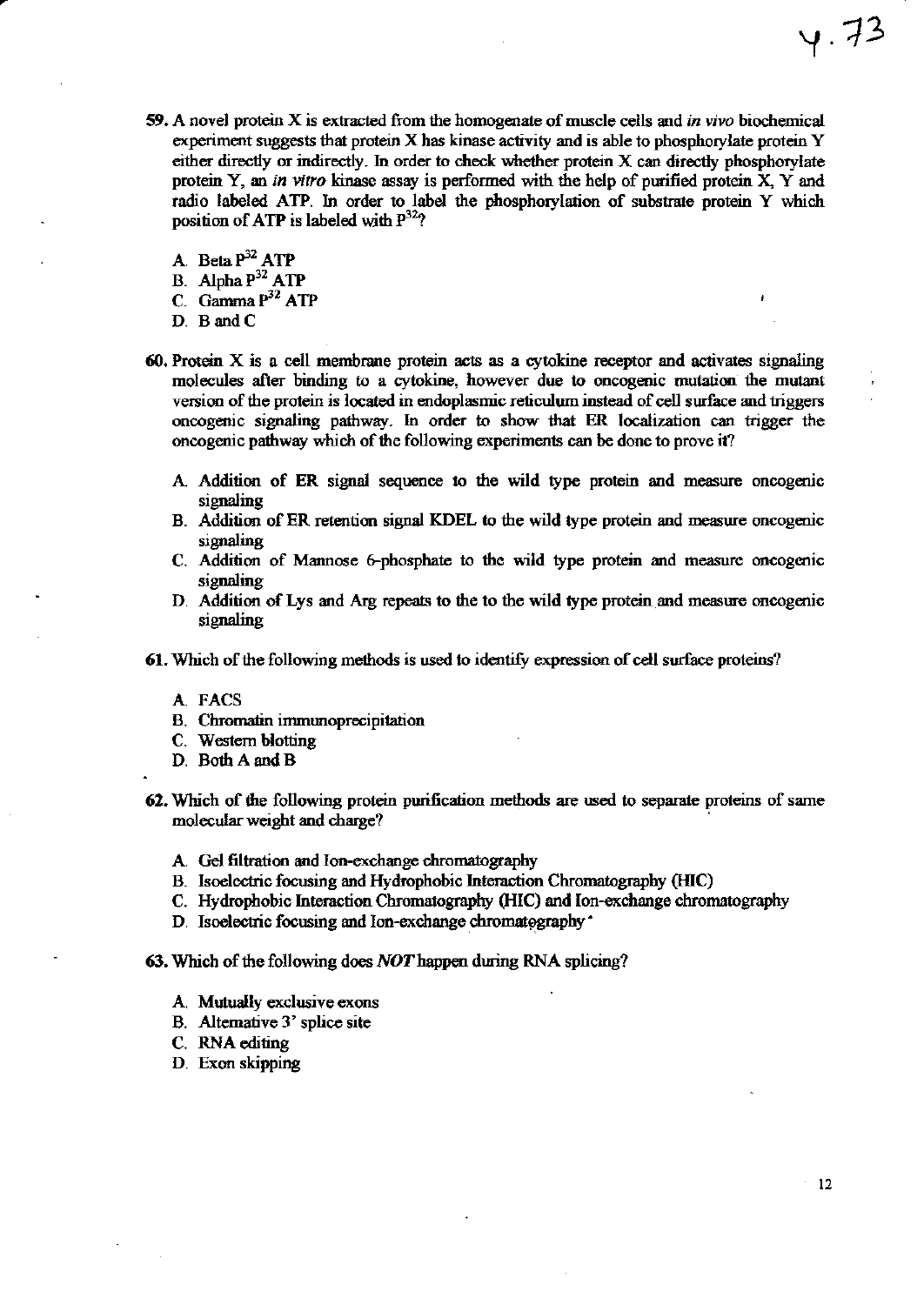- 64. DNA, protein, DNase and Proteinase K were incubated in a test tube at appropriate conditions where reaction takes place. Which of the following will stay at the end?
	- A. DNA
	- **B.** Protein
	- C. Proteinase K.
	- D. DNase
- 65. VLA-4 is an integrin family member, which is important for the cell-cell adhesion. In certain kinds of leukemia mainly Acute Myeloid leukemia (AML) and Acute lymphoblastic leukemia (ALL), over expression of this particular integrin is due to SDF1 alpha and CXCR4 signaling axis. Which of the following will be a specific therapeutic agent in order to treat these leukemia?
	- A. Anti-VLA-4 treatment
	- B. Inhibition of SDF1 alpha and CXCR4 signaling axis
	- C. Downregulation of VLA-4 expression by bromodomain inhibitors
	- D. Treatment with DNA methylating agents
- 66. Genomic DNA of which organism is likely to give bands of satellite DNA on being subjected to density gradient centrifugation:
	- A. Mycobacterium lapre
	- B. E. coli
	- C. SARS-coV-2
	- D. Plasmodium falciparum
- 67. A network comprising of 8 nodes is with the following degree distribution. Which of the statements is the most appropriate one in describing the nature of this network?

÷.

| Node           | Degree                  |
|----------------|-------------------------|
|                |                         |
|                | ı                       |
| $\frac{2}{3}$  | 2                       |
| $\frac{1}{4}$  | 10                      |
| $\overline{5}$ | $\overline{2}$          |
| $\overline{6}$ | $\overline{\mathbf{3}}$ |
| 7              | 8                       |
| 8              |                         |

A. This is a scale-free network.

- B. This is a random network.
- C. This is a scale free network with two hubs (nodes 4 and 7).
- D. This is a random network with two hubs (nodes 4 and 7).